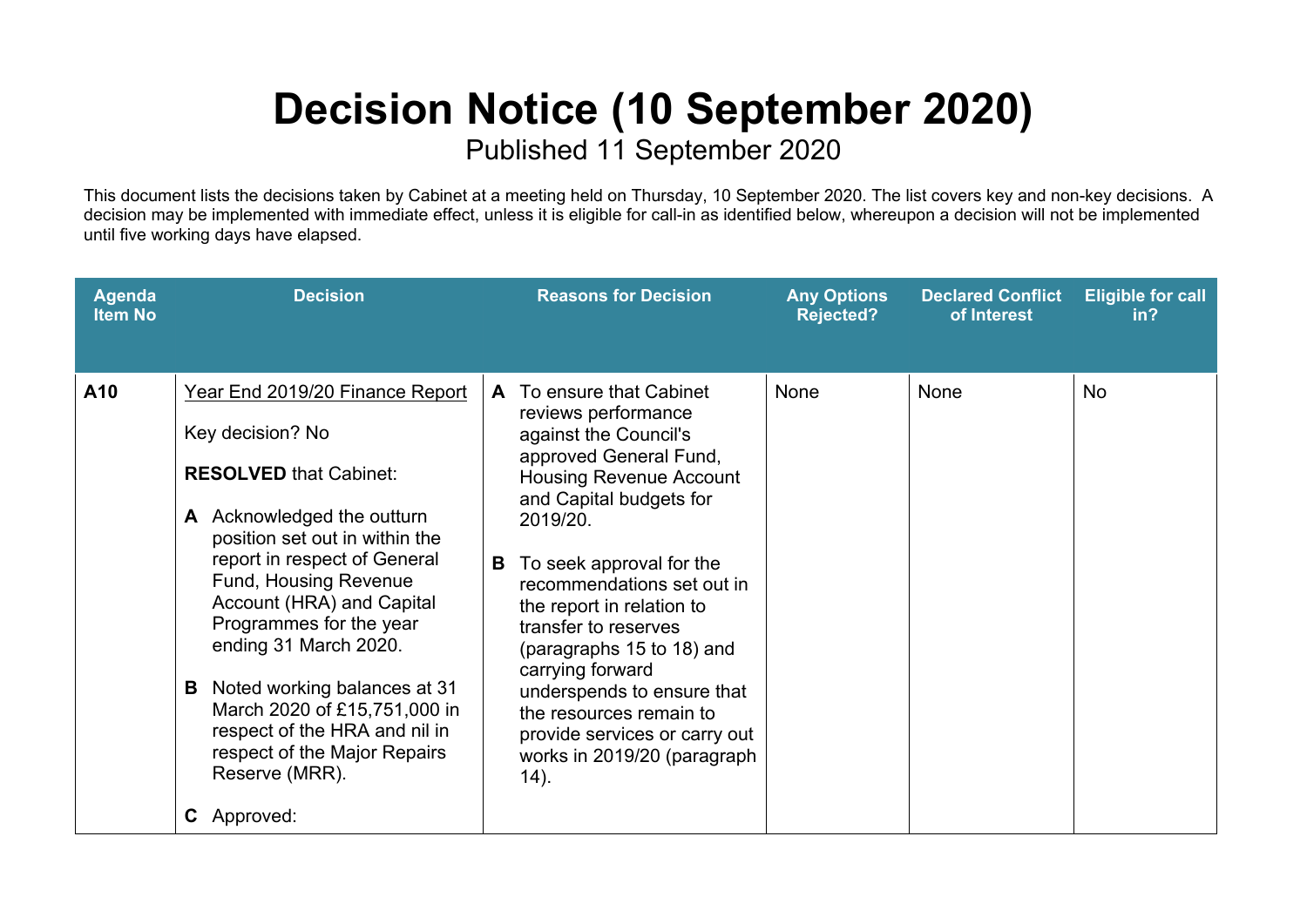| <b>Agenda</b><br><b>Item No</b> |                                              | <b>Decision</b>                                                                                                                                                                                                                                                                                                                                                                                                                                                                                                                                                       | <b>Reasons for Decision</b>                                                                                                                                                                                                                                                                                                                                                 | <b>Any Options</b><br><b>Rejected?</b> | <b>Declared Conflict</b><br>of Interest | <b>Eligible for call</b><br>in? |
|---------------------------------|----------------------------------------------|-----------------------------------------------------------------------------------------------------------------------------------------------------------------------------------------------------------------------------------------------------------------------------------------------------------------------------------------------------------------------------------------------------------------------------------------------------------------------------------------------------------------------------------------------------------------------|-----------------------------------------------------------------------------------------------------------------------------------------------------------------------------------------------------------------------------------------------------------------------------------------------------------------------------------------------------------------------------|----------------------------------------|-----------------------------------------|---------------------------------|
|                                 | $\mathsf{i}$<br>$\mathsf{ii}$<br>iii)<br>iv) | The carrying forward of<br>£162,720 of budgets<br>from 2019/20 to 2020/21<br>in respect of the General<br>Fund as set out in<br>Appendix B to the<br>report.<br>The transfer to reserves<br>of £1,104,000 as set out<br>in Appendix C to the<br>report.<br>The contribution of<br>£150,000 into a Covid-<br>19 Earmarked Reserve<br>as set out in Paragraph<br>17 of the report.<br>The carrying forward of<br>£180,172 of budgets<br>from 2019/20 to 2020/21<br>in respect of the<br><b>Housing Revenue</b><br>Account as set out in<br>Appendix E to the<br>report. | <b>C</b> To note the application of<br>the Council's MRR.<br>highlighting its relationship<br>with the Housing Capital<br>Programme.<br>To approve the acquisition<br>D<br>of properties up to the value<br>of £12.6 million for inclusion<br>in the Housing Revenue<br>account to ensure that<br>retained receipts are utilised<br>for the provision of social<br>housing. |                                        |                                         |                                 |
|                                 | V)                                           | The carrying forward of                                                                                                                                                                                                                                                                                                                                                                                                                                                                                                                                               |                                                                                                                                                                                                                                                                                                                                                                             |                                        |                                         |                                 |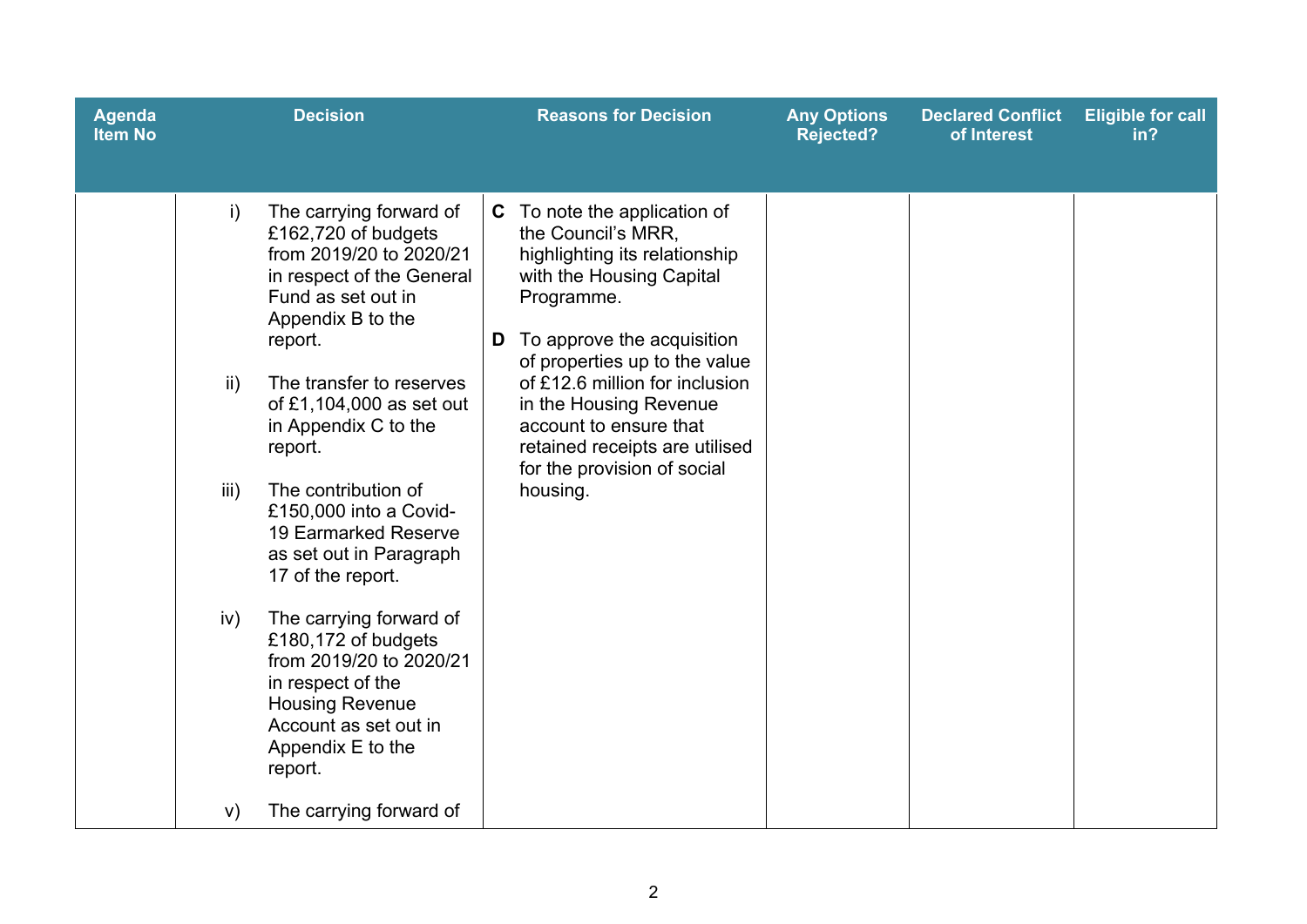| <b>Agenda</b><br><b>Item No</b> |             | <b>Decision</b>                                                                                                                                                                                                                                                                                                                                                                                                                                                                                                                                                             | <b>Reasons for Decision</b> | <b>Any Options</b><br><b>Rejected?</b> | <b>Declared Conflict</b><br>of Interest | <b>Eligible for call</b><br>in? |
|---------------------------------|-------------|-----------------------------------------------------------------------------------------------------------------------------------------------------------------------------------------------------------------------------------------------------------------------------------------------------------------------------------------------------------------------------------------------------------------------------------------------------------------------------------------------------------------------------------------------------------------------------|-----------------------------|----------------------------------------|-----------------------------------------|---------------------------------|
|                                 | vi)<br>vii) | £1,739,197 of budgets<br>from 2019/20 to 2020/21<br>in respect of the Non<br><b>Housing Capital</b><br>Programme as set out in<br>Appendix I to the report.<br>The carrying forward of<br>£6,894,672 of budgets<br>from 2019/20 to 2020/21<br>in respect of the<br><b>Housing Capital</b><br>Programme as set out in<br>Appendix J to the report.<br>the acquisition of<br>properties up to the<br>value of £12.6 million for<br>inclusion in the Housing<br>Revenue account to<br>ensure that retained<br>receipts are utilised for<br>the provision of social<br>housing. |                             |                                        |                                         |                                 |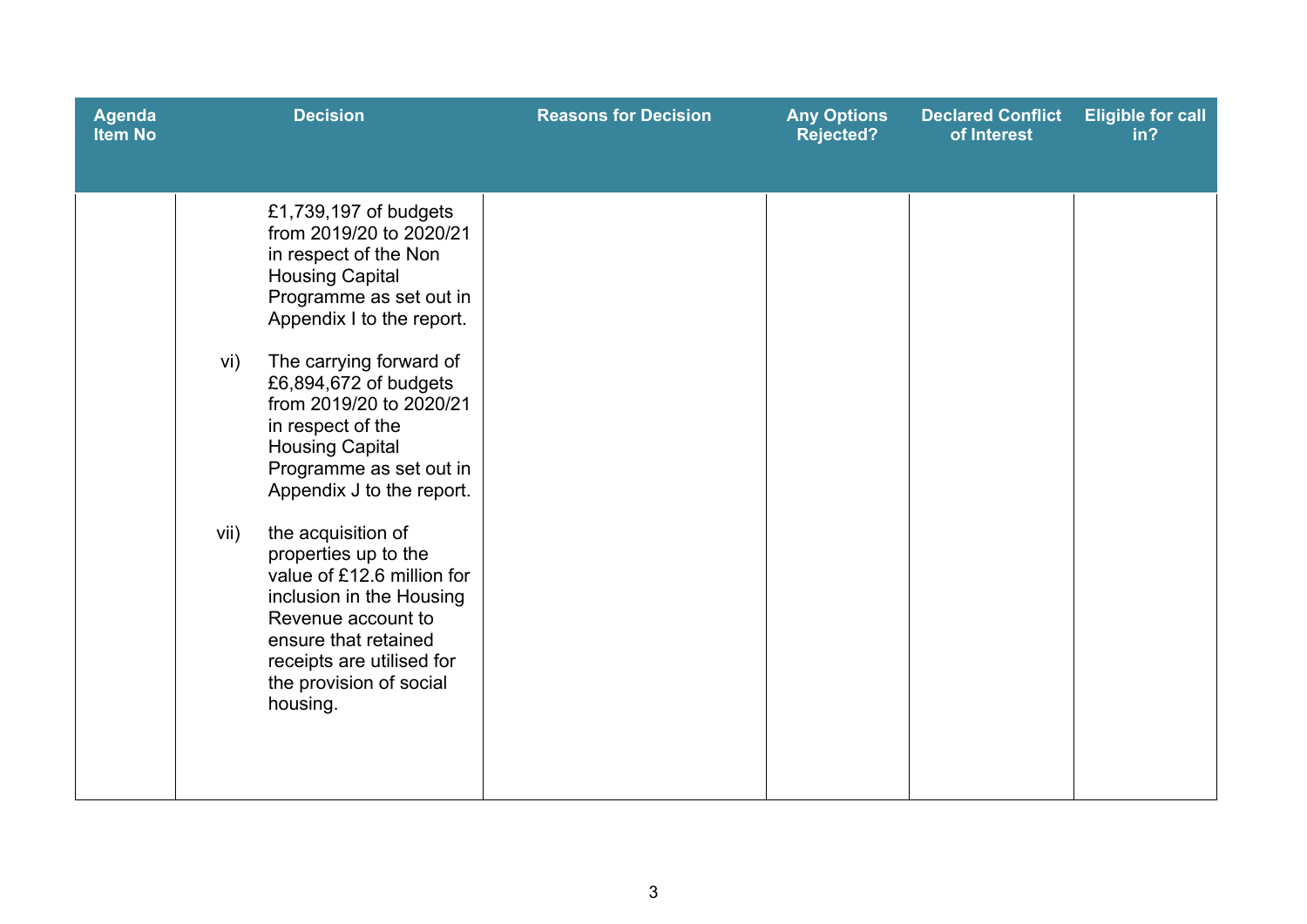| <b>Agenda</b><br><b>Item No</b> | <b>Decision</b>                                                                                                                                                                                                                                                                                                                                                                                                                                                                                                                                                                                                                                                      | <b>Reasons for Decision</b>                                                                                                                                                                                                | <b>Any Options</b><br><b>Rejected?</b> | <b>Declared Conflict</b><br>of Interest | <b>Eligible for call</b><br>in? |
|---------------------------------|----------------------------------------------------------------------------------------------------------------------------------------------------------------------------------------------------------------------------------------------------------------------------------------------------------------------------------------------------------------------------------------------------------------------------------------------------------------------------------------------------------------------------------------------------------------------------------------------------------------------------------------------------------------------|----------------------------------------------------------------------------------------------------------------------------------------------------------------------------------------------------------------------------|----------------------------------------|-----------------------------------------|---------------------------------|
| A11                             | Joint Finance and Performance<br>Report, Quarter 1 2020/21<br>Key decision? No<br><b>RESOLVED that:</b><br>A Cabinet acknowledged the<br>outturn position for the first<br>quarter (April – June) of<br>2020/21 as follows:<br>Financial - The forecast<br>$\mathbf{i}$<br>as currently predicted is<br>for an in year pressure<br>of £513k driven as a<br>result of the Covid crisis<br>and the impact it has<br>had mainly on the<br>Councils income<br>streams but also as a<br>result of additional costs<br>incurred as a result of<br>the crisis. This will be<br>managed through the<br>year and further updates<br>provided to Cabinet in<br>the normal way. | To ensure that Cabinet receives<br>a position statement on the<br>impact of Covid-19 on reporting<br>performance against the<br><b>Council's approved General</b><br><b>Fund Budget and Corporate</b><br>Plan for 2020/21. | <b>None</b>                            | None                                    | <b>No</b>                       |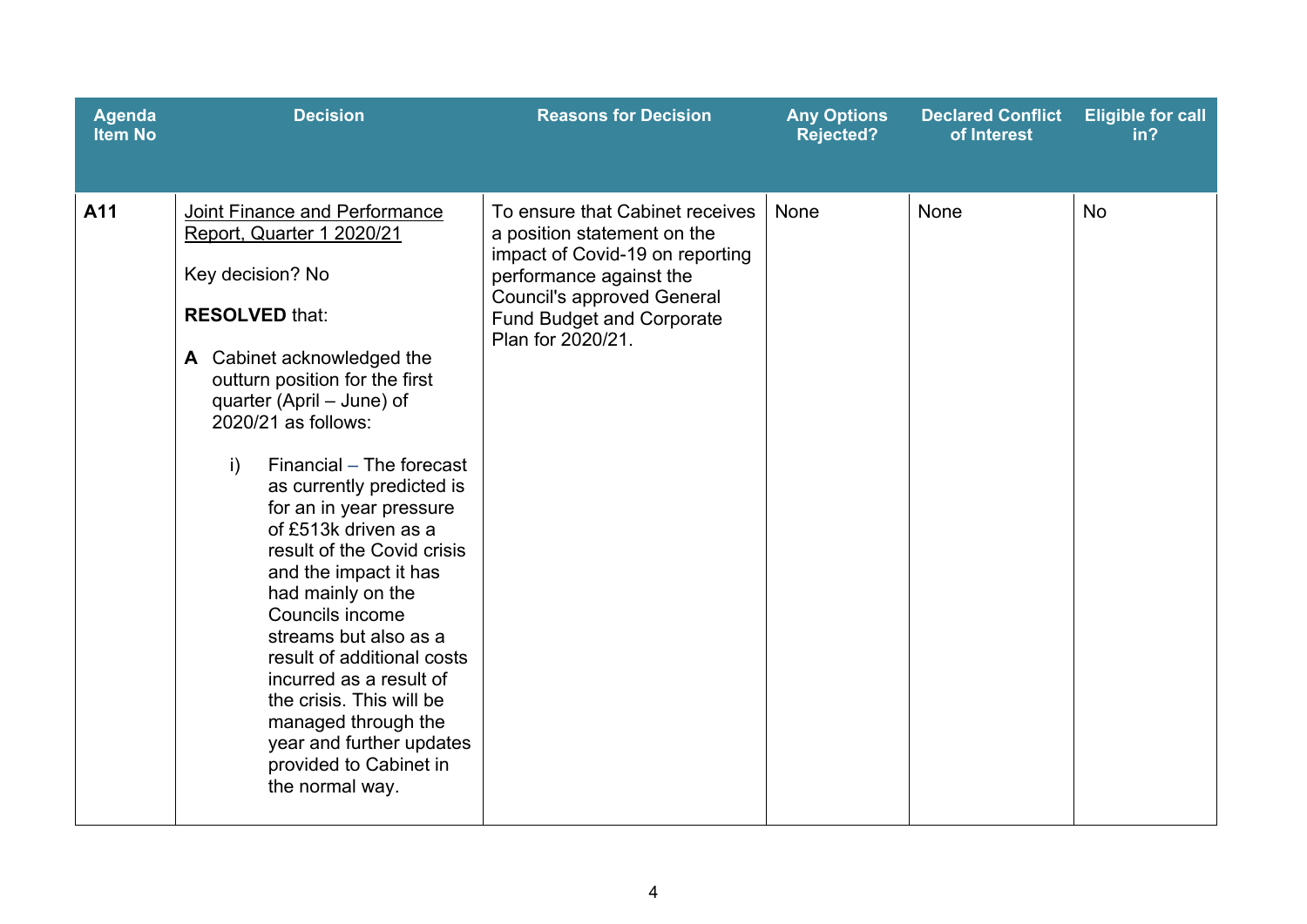| <b>Agenda</b><br><b>Item No</b> | <b>Decision</b>                                                                                                                                                                                                                                                                                                                                                                                                                                | <b>Reasons for Decision</b>                                                                                                                                                                               | <b>Any Options</b><br><b>Rejected?</b> | <b>Declared Conflict</b><br>of Interest | <b>Eligible for call</b><br>in? |
|---------------------------------|------------------------------------------------------------------------------------------------------------------------------------------------------------------------------------------------------------------------------------------------------------------------------------------------------------------------------------------------------------------------------------------------------------------------------------------------|-----------------------------------------------------------------------------------------------------------------------------------------------------------------------------------------------------------|----------------------------------------|-----------------------------------------|---------------------------------|
|                                 | Risk-The report<br>$\mathsf{ii}$ )<br>highlights the key<br>corporate risks facing<br>the Council at the<br>current time and<br>inevitably this includes<br>the Covid 19 Crisis and<br>the ongoing impacts it<br>has and continues to<br>have on the Council and<br>the wider town.<br>iii)<br>The impact of the Covid-<br>19 pandemic on the<br>completion of the<br>Council business and<br>operational performance<br>planning for 2020/21. |                                                                                                                                                                                                           |                                        |                                         |                                 |
| A12                             | <b>Housing Revenue Account,</b><br>Quarter 1 Finance Report 2020/21<br>Key decision? No<br><b>RESOLVED</b> that Cabinet noted:<br>The HRA Quarter 1 Budget<br>A<br>Monitoring Report 2020/21                                                                                                                                                                                                                                                   | The report compares the<br>A<br>Quarter 1 profiled budget<br>with actual income and<br>expenditure in order to<br>identify operational<br>variations and provides<br>explanations for those<br>variances. | None                                   | None                                    | <b>No</b>                       |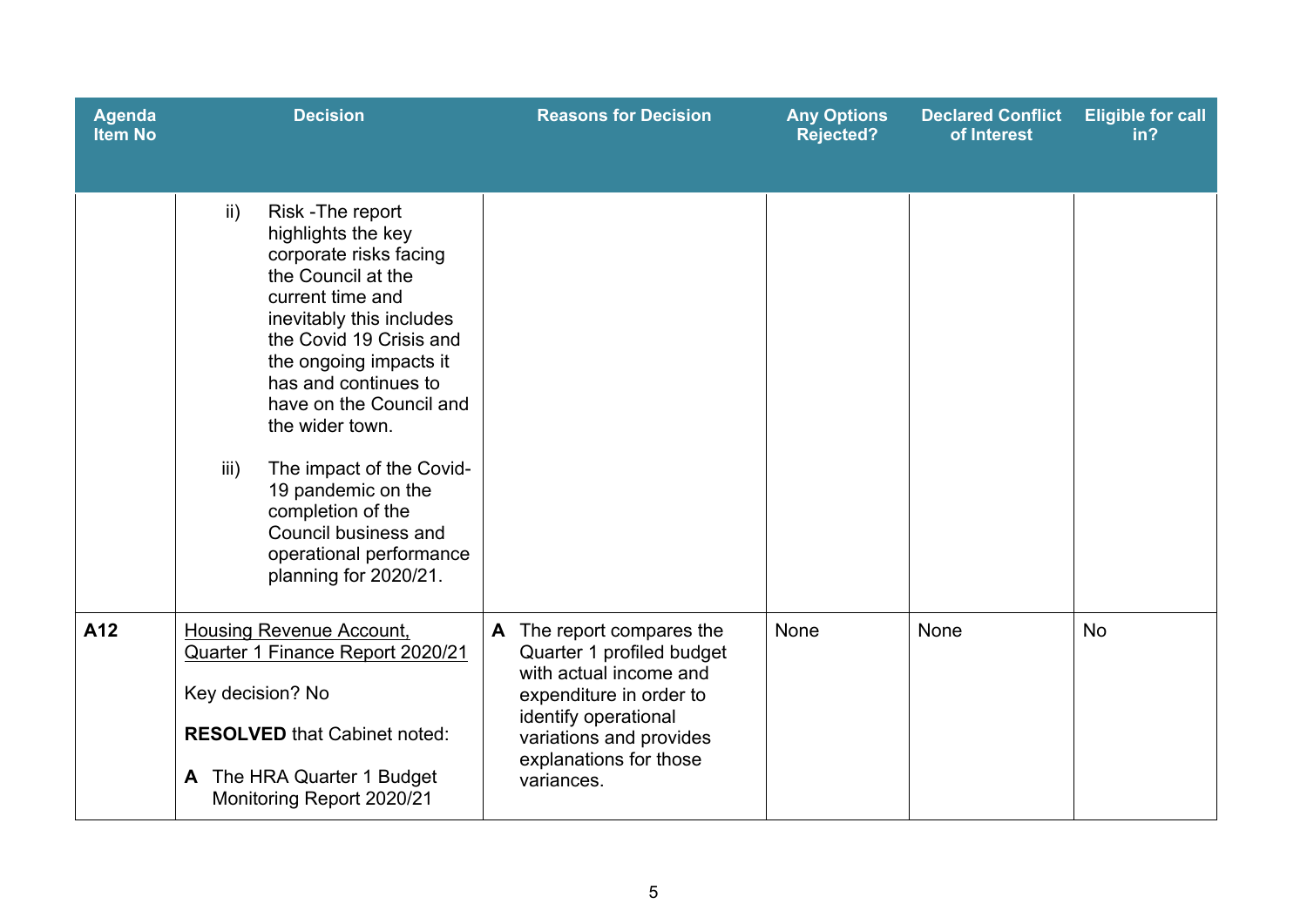| <b>Agenda</b><br><b>Item No</b> | <b>Decision</b>                                                                                                                                                                                                                                                                                                | <b>Reasons for Decision</b>                                                                                                                                                                                                                                                                                                                                                                              | <b>Any Options</b><br><b>Rejected?</b> | <b>Declared Conflict</b><br>of Interest | <b>Eligible for call</b><br>in? |
|---------------------------------|----------------------------------------------------------------------------------------------------------------------------------------------------------------------------------------------------------------------------------------------------------------------------------------------------------------|----------------------------------------------------------------------------------------------------------------------------------------------------------------------------------------------------------------------------------------------------------------------------------------------------------------------------------------------------------------------------------------------------------|----------------------------------------|-----------------------------------------|---------------------------------|
|                                 | (attached as Appendix A to the<br>report).<br>That the forecast HRA general<br>B.<br>working balance as at 31<br>March 2021 will be reduced to<br>£11.873 million following the<br>decision to finance part of the<br>capital programme from<br>revenue contributions.                                         | The report also provides<br>B<br>details of the Housing<br>Revenue Account (HRA)<br>capital receipts available as<br>at 30 June 2020. This<br>information will be used to<br>update investment decisions<br>for the delivery of the new<br>affordable housing. This<br>much needed development<br>will help to reduce waiting<br>list times and help tackle<br>homelessness.                             |                                        |                                         |                                 |
| A13                             | Capital Programmes, Quarter 1<br>Finance Report 2020/21<br>Key decision? No<br><b>RESOLVED that:</b><br>A Cabinet noted the progress in<br>the delivery of the Council's<br>Housing and Non Housing<br>Capital Programmes as at<br>Quarter 1 (30 June 2020) as<br>follows:<br><b>The Housing Capital</b><br>i) | A To ensure that Cabinet<br>reviews the performance<br>against the approved<br>2020/21 current HCP and<br>NHCP budgets.<br>The report compares the<br>B<br>current capital budget with<br>the actual expenditure at the<br>end of Quarter 1 and<br>highlights the significant<br>delay in the start of capital<br>work in 2020/21. Due the<br>significant backlog of work,<br>priorities will need to be | None                                   | None                                    | <b>No</b>                       |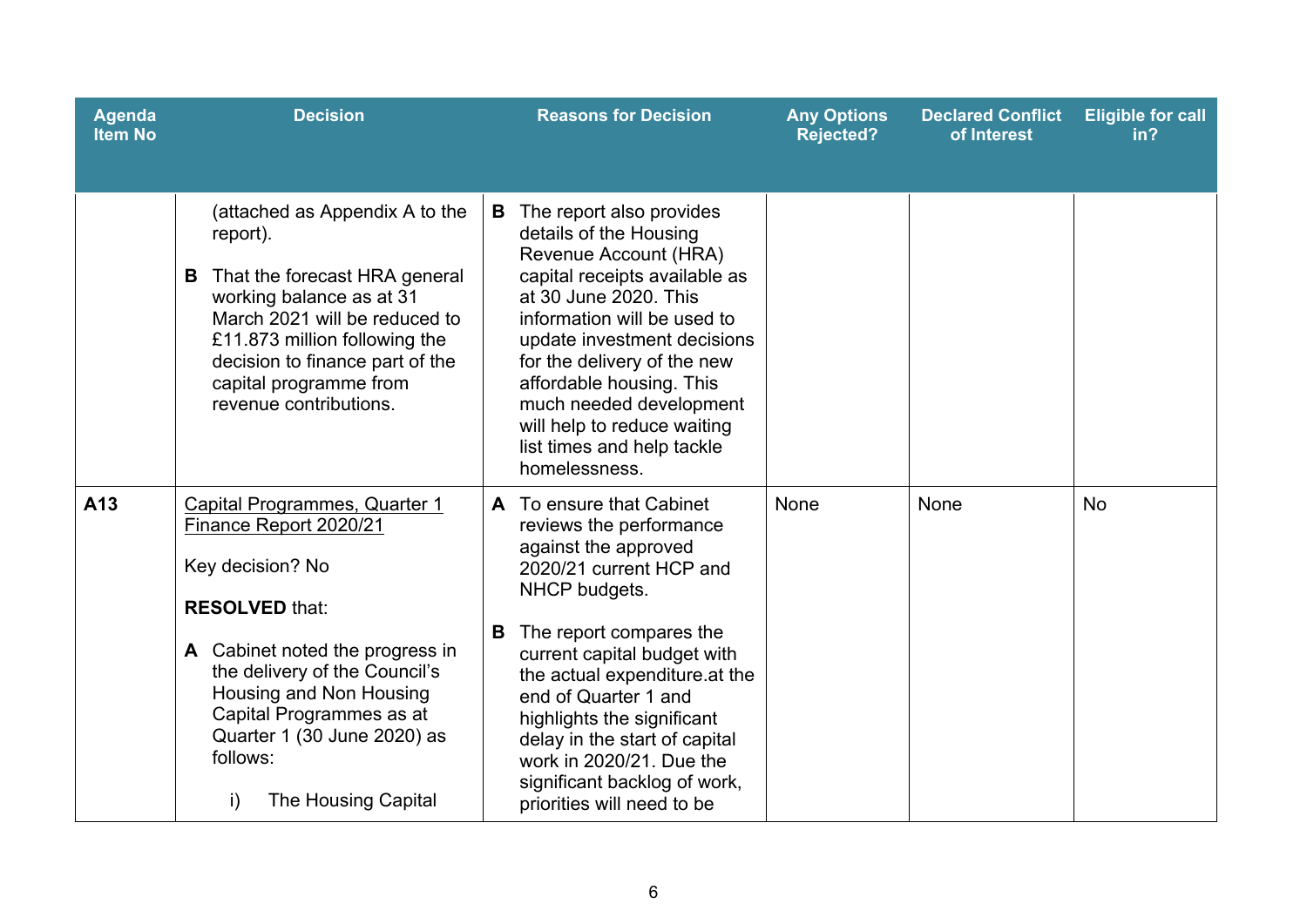| <b>Agenda</b><br><b>Item No</b> |               | <b>Decision</b>                                                                                                                                                                                                                                                                                                                                                                                                                                                                                                                                                                                                                                                                                                     | <b>Reasons for Decision</b>                                                     | <b>Any Options</b><br>Rejected? | <b>Declared Conflict</b><br>of Interest | <b>Eligible for call</b><br>in? |
|---------------------------------|---------------|---------------------------------------------------------------------------------------------------------------------------------------------------------------------------------------------------------------------------------------------------------------------------------------------------------------------------------------------------------------------------------------------------------------------------------------------------------------------------------------------------------------------------------------------------------------------------------------------------------------------------------------------------------------------------------------------------------------------|---------------------------------------------------------------------------------|---------------------------------|-----------------------------------------|---------------------------------|
|                                 | $\mathsf{ii}$ | Programme (HCP)<br>current budget is<br>£34.635 million which<br>includes £6,896 million<br>carried forward from<br>2019/20. Due to the<br>delay in the start of<br>capital work in 2020/21 it<br>is anticipated that further<br>re-profiling will be<br>required with future<br>reports detailing<br>proposed programme<br>changes into 2021/22<br>and subsequent years.<br>The Non-Housing<br>Capital Programme<br>(NHCP) current budget<br>is £14.129 million which<br>includes £3.075 million<br>carried forward from<br>2019/20. Due to the<br>delay in the start of<br>capital work in 2020/21 it<br>is estimated that capital<br>expenditure will be<br>£13.685 million with the<br>balance re-profiled into | reassessed in order to re-<br>profile the programme into<br>2021/22 and beyond. |                                 |                                         |                                 |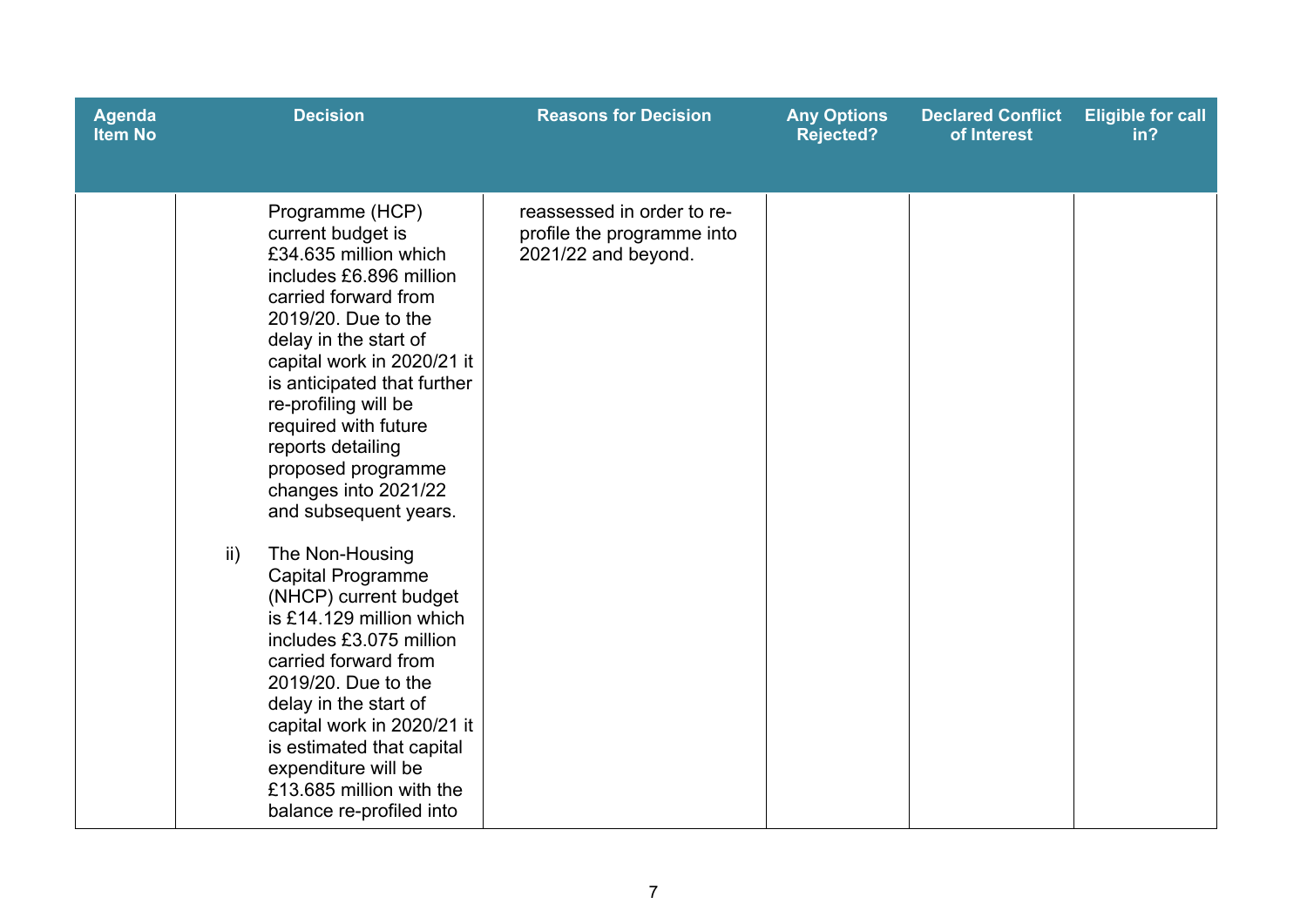| <b>Agenda</b><br><b>Item No</b> | <b>Decision</b>                                                                                                                                                                                                                                                                                                                                                                                                           | <b>Reasons for Decision</b>                                                                                                                                                                                                                                                                                                                                                                                                                                            | <b>Any Options</b><br><b>Rejected?</b> | <b>Declared Conflict</b><br>of Interest | <b>Eligible for call</b><br>in? |
|---------------------------------|---------------------------------------------------------------------------------------------------------------------------------------------------------------------------------------------------------------------------------------------------------------------------------------------------------------------------------------------------------------------------------------------------------------------------|------------------------------------------------------------------------------------------------------------------------------------------------------------------------------------------------------------------------------------------------------------------------------------------------------------------------------------------------------------------------------------------------------------------------------------------------------------------------|----------------------------------------|-----------------------------------------|---------------------------------|
|                                 | 2021/22.                                                                                                                                                                                                                                                                                                                                                                                                                  |                                                                                                                                                                                                                                                                                                                                                                                                                                                                        |                                        |                                         |                                 |
| A14                             | <b>Annual Treasury Management</b><br>Report 2019/20<br>Key decision? Yes<br><b>RESOLVED that:</b><br>A Cabinet noted the annual<br><b>Treasury Management Report</b><br>for 2019/20 (Appendix A to the<br>report), including that the<br>Council operated within the<br><b>Treasury Management</b><br><b>Strategy Statement during</b><br>2019/20, and that the report is<br>recommended to Full Council<br>for approval. | A In complying with latest<br><b>Codes of Practice, Full</b><br>Council is required to<br>receive an annual report on<br>the prior year's treasury<br>management functions of<br>the Council, which should<br>also receive review by<br>Cabinet in advance of its<br>presentation to Full Council.<br>The Prudential Indicators<br>B<br>are also required to be<br>reported to Full Council.<br>These are included within<br>the annual treasury<br>management report. | None                                   | None                                    | <b>No</b>                       |
| A16                             | Report of the Covid-19 Recovery<br><b>Working Group</b><br>Key decision? No<br><b>RESOLVED that Cabinet:</b><br>A Approved the Covid-19                                                                                                                                                                                                                                                                                   | A The Council has taken steps<br>to respond, and begin the<br>process of social and<br>economic recovery of<br>Harlow as the country<br>continues to deal the Covid-<br>19 pandemic. It has<br>established a Working                                                                                                                                                                                                                                                   | None                                   | None                                    | <b>No</b>                       |